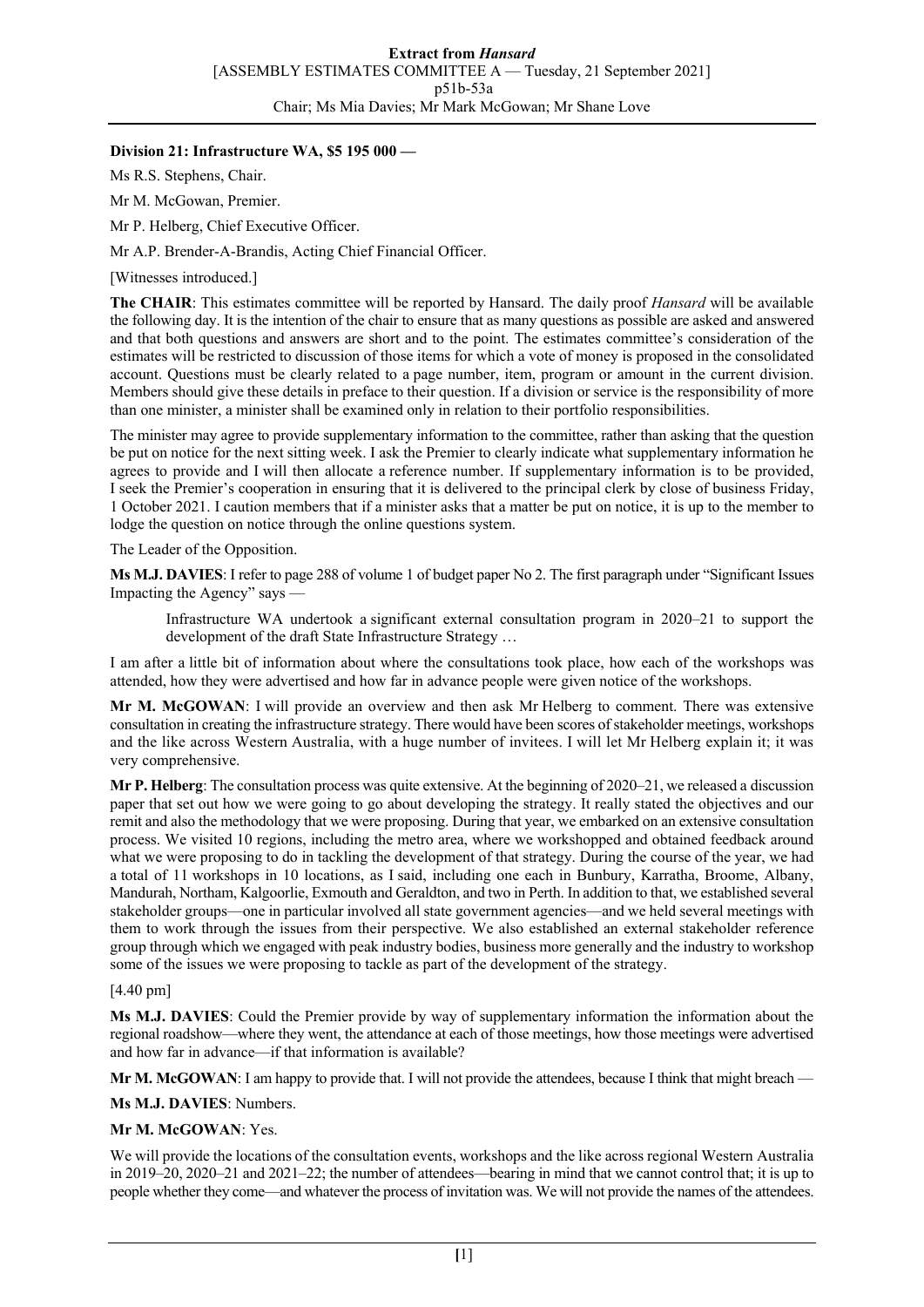### [*Supplementary Information No A5.*]

**Ms M.J. DAVIES**: I have a further question about the process. I note that on the website there is a section where feedback can be provided on those workshops, and that closed on 20 September. Was any feedback received; and, if so, how much—in terms of emails or contacts? What were the results of that feedback? Could we have that also provided by way of supplementary information?

**Mr M. McGOWAN**: I will let Mr Helberg explain the feedback and the process.

**Mr P. Helberg**: We released a draft strategy on 21 July and from that date we embarked on an eight-week public consultation period, during which we again visited all the regions. We held sectoral workshops to discuss issues at a sectoral level. There were also further online workshops that we will include in the supplementary information. That period closed last week on 15 September, and we are currently in the process of collating all the formal submissions. The last time we received an update, we had received just under 200 formal written submissions.

**Ms M.J. DAVIES**: Just to clarify, are they the submissions in response to the draft strategy? Maybe they are one and the same, and I have it mixed up, but there is a section on the website that says "sector workshop feedback", which closed on 20 September and, I think, specifically related to the workshops that have been held. It was feedback from people who attended the workshops, so how they went and what the feedback was. I was interested in whether any feedback was received through that process; and, if so, from whom, how much, what the results were and how it was collated.

**Mr M. McGOWAN**: I will let Mr Helberg explain how the feedback was collated and what the general feedback was.

**Mr P. Helberg**: As part of our engagement program and plan, we did a survey to obtain some feedback about the effectiveness and engagement program since the release of the strategy. We received significant feedback that indicated general satisfaction with the engagement program—the extent that we consulted, the number of workshops and their effectiveness. That survey was tailored not to the content of the strategy, but to the engagement process more broadly and testing the levels of satisfaction around the process.

**Mr R.S. LOVE**: I refer to the strategy and the time line of when its implementation might begin to influence capital and investments of the government going forward, noting that we have a budget being prepared now with forward estimates four years out, and major projects such as Westport and others will probably still be ongoing at that point. How does the Premier see this beginning to have an influence on the decisions of government, seeing that there is such a large lag of investments already and some have been put on a two-year hiatus, which will push them further into the forward estimates? There are also things like the Collie rehabilitation—I think the mines minister has indicated that it will cost up to \$3 billion to rehabilitate mines, power stations and everything at Collie. That is not mentioned in the strategy at this point, but it is known that it must occur. I am wondering about how this can be turned from the strategy into having a real influence on government.

# [4.50 pm]

**Mr M. McGOWAN**: I thank the member for the question. Obviously, this is about public sector investment. The strategy is public sector investment, not private sector investment. The plan is this: we released the draft state infrastructure strategy for comment earlier this year, on 21 July. By the end of this year, the final state infrastructure strategy will be submitted to me and the cabinet. By law, within 60 days, the Premier must accept the strategy or return it for further consideration. The intention is that the strategy will be tabled in Parliament in March 2022. By September 2022, the government's response will be tabled in Parliament, and then the response will be implemented by government. Just bear in mind that other states have done this and it is not as though we are starting with a blank sheet. We are starting with an infrastructure program that is already in place, but this will influence government policy over time. Infrastructure spend, which as we know is \$30.6 billion or thereabouts across the forward estimates, will be influenced by a strategy that has included consultation with the entire community—the business community, regional towns, suburbs—about what people want and need in the future, so we are not building things that do not meet the needs of the community over the long term.

As I have said numerous times in here, the New South Wales strategy, which came in nearly 10 years ago, has significantly influenced government infrastructure investment, but it also influences opposition policy in the lead-up to an election. People look at the infrastructure strategy for what they commit to. It is not binding, because governments are elected and make decisions, issues come along and so forth. It is not binding, but it is very influential on what government does. This work is very important, and it is independent of government. It has an independent board. It has a process that creates a strategy that will guide investment for decades to come. It is a small expense for, firstly, potentially big savings, and, secondly, a big improvement on what is delivered for what is needed.

Also, it helps with the provision of applications to the commonwealth for infrastructure funding—it can help with what we put to the commonwealth under Infrastructure Australia. We have been very proactive in what we put to Infrastructure Australia for funding in Western Australia. The member might recall that my predecessor was not